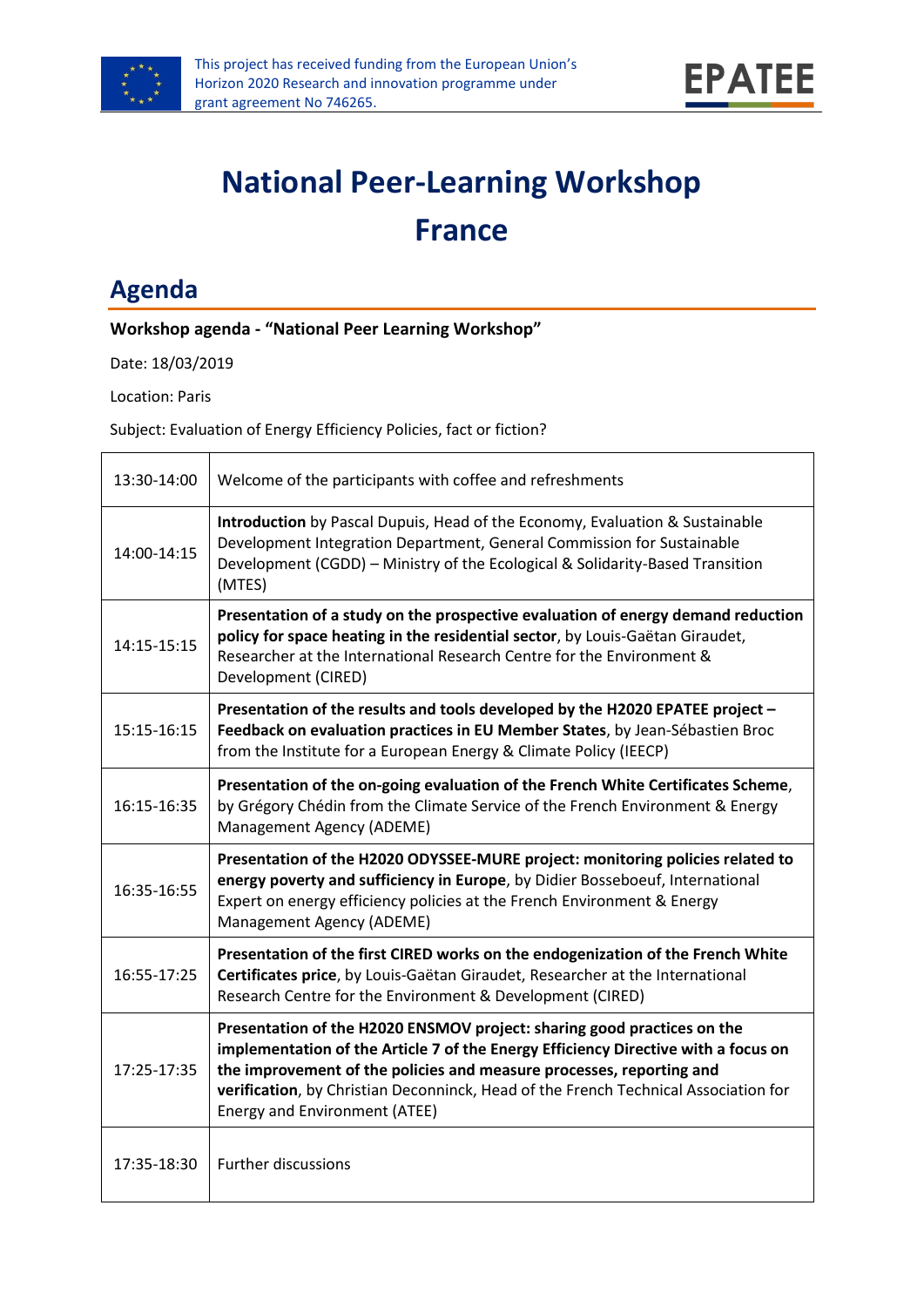### **Proceedings**

#### **14:00-14:15 | Welcome of the participants and speakers - Introduction to the conference**

Christian Deconninck, Head of the Technical Association for Energy and Environment (ATEE), greeted the speakers and welcomed all participants to the French EPATEE National Peer Learning Workshop. He gave a brief history of the EPATEE project and summed up its aims, contents and objectives. Then, he introduced Pascal Dupuis by recalling that he was part of the project's first steps, four years ago.

Pascal Dupuis, Head of the Economy, Evaluation & Sustainable Development Integration Department of the General Commission for Sustainable Development (CGDD), introduced the conference by giving a scope of the historic and current state of the evaluation of policies in France and explained that, since 2009, the evaluation of potential impacts (impact assessment) is an obligation in the preparatory process of any new public policy in France. However, he reminded the audience of the importance of the preparatory work of an evaluation process which aims at setting up its objectives by establishing and precisely defining the evaluation criteria, conditions and hypothesis of the study.

To illustrate the growing role of evaluation in the management of public policies in France, Mr Dupuis also mentioned the evaluation missions of the Court of Auditors and Parliament that have been reinforced in recent years. This can for example be seen in the annual event organised in the past two years by the Parliament ("the spring of evaluation") and in which the CGDD is increasingly involved.

Then, Mr Dupuis cited the example of the implementation of an evaluation commission for the Law on the Energy Transition and Green Growth. This commission is dedicated to the evaluation of the Green Treasury Bonds (about how these funds have been used and for what). This is a special case as the corresponding evaluations are not only done to inform the policy making process or report to the citizen or their representatives. They are also done to provide financial institutions buying Green Bonds with transparency about the use of these bonds, and thereby about the public policies funded with these bonds<sup>1</sup>. In this context, it is important for the State to keep its sovereignty in the management and decisions on public policies. Therefore, most evaluations are supervised by public bodies. For example, the CGDD did within this framework in 2018 an evaluation of the tax credit scheme for energy renovation of dwellings<sup>2</sup>.

From the various examples mentioned, Mr Dupuis highlighted the fact that the context for energy efficiency policies and their evaluation is increasingly favourable in France. He particularly noted two practical conditions that should help the development of evaluation studies, as well as the development of research in this field:

l

<sup>&</sup>lt;sup>1</sup> See[: http://www.ecologique-](http://www.ecologique-solidaire.gouv.fr/sites/default/files/Pour%20une%20strat%C3%A9gie%20fran%C3%A7aise%20de%20la%20finance%20verte_rapport.pdf)

[solidaire.gouv.fr/sites/default/files/Pour%20une%20strat%C3%A9gie%20fran%C3%A7aise%20de%20la%20finance%20vert](http://www.ecologique-solidaire.gouv.fr/sites/default/files/Pour%20une%20strat%C3%A9gie%20fran%C3%A7aise%20de%20la%20finance%20verte_rapport.pdf) [e\\_rapport.pdf](http://www.ecologique-solidaire.gouv.fr/sites/default/files/Pour%20une%20strat%C3%A9gie%20fran%C3%A7aise%20de%20la%20finance%20verte_rapport.pdf) and [http://www.ecologique-solidaire.gouv.fr/sites/default/files/Th%C3%A9ma%20-](http://www.ecologique-solidaire.gouv.fr/sites/default/files/Th%C3%A9ma%20-%20Les%20obligations%20vertes%20au%20service%20de%20la%20transition%20%C3%A9nerg%C3%A9tique%20et%20%C3%A9cologique.pdf)

[<sup>%20</sup>Les%20obligations%20vertes%20au%20service%20de%20la%20transition%20%C3%A9nerg%C3%A9tique%20et%20%C](http://www.ecologique-solidaire.gouv.fr/sites/default/files/Th%C3%A9ma%20-%20Les%20obligations%20vertes%20au%20service%20de%20la%20transition%20%C3%A9nerg%C3%A9tique%20et%20%C3%A9cologique.pdf) [3%A9cologique.pdf](http://www.ecologique-solidaire.gouv.fr/sites/default/files/Th%C3%A9ma%20-%20Les%20obligations%20vertes%20au%20service%20de%20la%20transition%20%C3%A9nerg%C3%A9tique%20et%20%C3%A9cologique.pdf)

<sup>2</sup> See[: https://www.aft.gouv.fr/files/medias-aft/3\\_Dette/2017\\_fr\\_rapport\\_allocation\\_oat\\_verte.pdf](https://www.aft.gouv.fr/files/medias-aft/3_Dette/2017_fr_rapport_allocation_oat_verte.pdf) (French)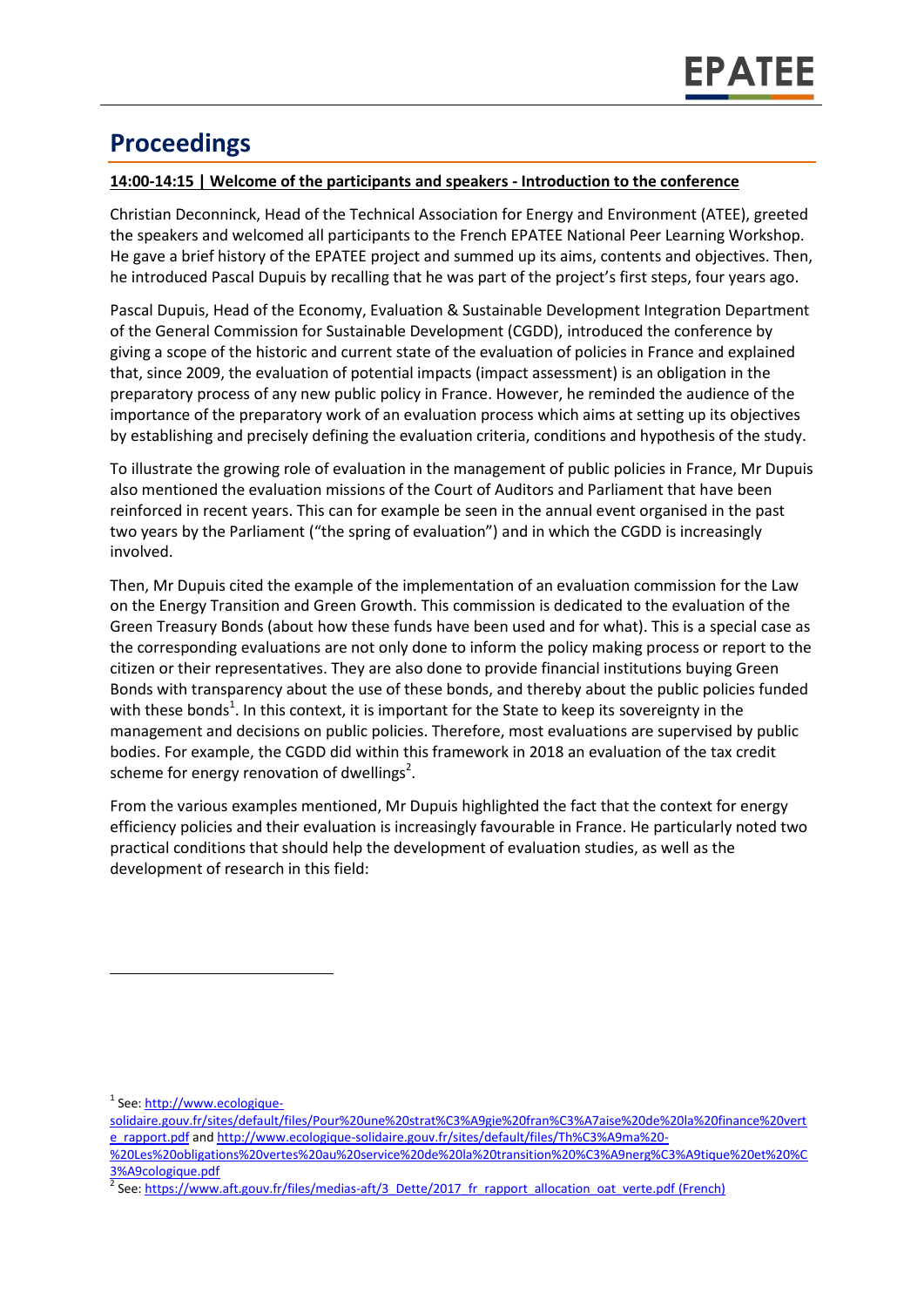- Information and Communication Technologies facilitate data collection and processing (more data available) and new ways of analysing data also offer new opportunities for evaluation.
- The successive governments have supported a move towards open data in the public administration and bodies. This should also improve data availability for evaluation. However, this might take time in some cases, as this induces changes in the business models of some public agencies.

Mr Dupuis insisted on the importance of stepping back and looking at the overall picture of the impacts of a policy, meaning that, even if the quantitative evaluation is positive (or the reverse) in terms of direct impacts, externalities and general interest also have to be considered to conclude on the relevance of a policy. Evaluation should indeed be multidimensional (involving several fields of expertise) and multi-criterial. He illustrated this for the case of energy and climate policies for which the official shadow price of carbon (in euros per  $tCO<sub>2</sub>$ ) is an important evaluation criterion, but should not be the single one. The need to consider several criteria comes especially from the fact that public policies have often a main objective, but serve in practice multiple objectives.

Mr Dupuis raised another key issue for the development of evaluation practices: the difficulties of communication and mutual understanding between practitioners of public policies and evaluators. For example, evaluators should take into account the constraints faced by practitioners. And reciprocally, practitioners should be open to hear the findings from evaluations. This was illustrated by saying that practitioners should open to hear that a kWh saved is not necessarily the cheapest kWh.

Finally, Mr Dupuis lamented the lack of visibility at international level of the work done about the evaluation of public policies in France, as for example pointed in a recent report issued by France Strategy (public body in charge of advising the Prime Minister through studies, prospective and evaluation of public policies). Indeed, few French evaluation studies are published in scientific journals or other research publications. International reviews of evaluation practices often focused on the number of publications as main indicator, which creates a bias. It also shows the importance to think about a way to mobilise research institutes on this matter.

#### **14:15-15:15 | Evaluation of energy demand reduction policies for space heating in the residential sector**

Louis-Gaëtan Giraudet, researcher at the International Research Centre for the Environment and Development (CIRED), presented the findings of a CIRED study dedicated to the implementation of a model for the prospective evaluation of energy demand reduction policies for space heating in the residential sector. This study, conducted from 2016 to 2018 and co-financed by ADEME, ATEE and CGDD, analyses and compares the efficiency of several French energy efficiency policies among which the White Certificates Scheme, the Tax Credit for the Energy Transition (CITE), the Zerointerest rate Loan (Eco-PTZ) and the Carbon Tax.

Mr Giraudet first exposed the RES-IRF model which has been developed by CIRED to simulate the household behaviour regarding their heating-related energy consumption in the case of a renovation allowing an upgrade of the housing energy label. This model is framed by input variables such as population, household income and price of energies (electricity, natural gas, wood, etc.), with data from national statistics (e.g. population) and other sources, particularly the national PHEBUS survey that provides matched data of household income and energy performance of dwellings (based on Energy Performance Certificates) for a sample representative of the French dwelling stock.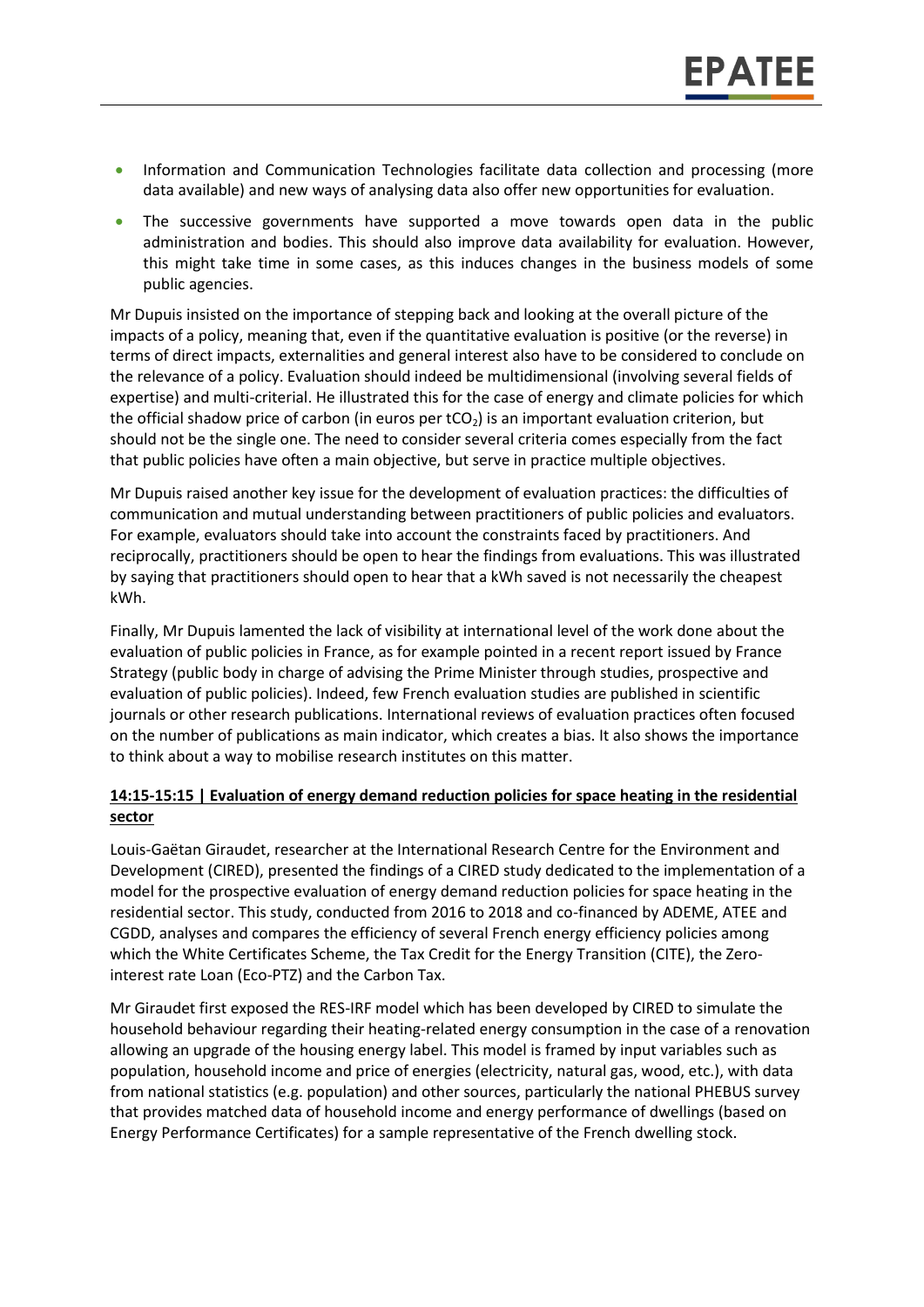By considering various scenarios, this modelling aims at determining whether or not the existing housing energy efficiency policies are sufficient to achieve the goals in terms of energy consumption reduction, renovation rate and overall efficiency of the dwelling stock that have been adopted by the French government for the coming decades. Mr Giraudet insisted on the fact that it is essential to take extra precautions in concluding with the simulation results, as this model has been developed to get orders of magnitude and main trends. It will by no means give precise forecast data. Indeed, the model uses simplifying assumptions and there are several behavioural externalities that cannot be easily modelled. Particular efforts were made to calibrate the model on observed data (including a retrospective modelling over 1980's up to now).

Mr Giraudet also emphasised that this study was followed by a steering committee including representatives from the ministry in charge of energy, CGDD, ADEME and ATEE, as well as private stakeholders (e.g. energy companies, construction sector). The regular meetings with the steering committee offered the opportunity to have rich exchanges along the study, which was very useful to improve the model and related assumptions (e.g. renovation costs). This also strengthens the credibility of the study.

Regarding the listed objectives - reduction of energy consumption (-20% by 2030 and -50% by 2050), fight against fuel poverty, renovation of all least energy efficient buildings (i.e. G and F energy classes) by 2025, etc. - CIRED concludes that most of them are achievable – although some of them later than expected – assuming an ambitious and complete application of the policies. Finally, Mr Giraudet reminded that certain terms such as "energy poverty" and "building renovation" still have to be officially and precisely defined to allow an efficient evaluation process of the public policies.

One key added value of the study is that the used data and the model enable to simulate the distributional effects of the policies (i.e. the differences of impacts according to income classes for households and energy classes for dwellings). A key conclusion from the comparison of variants of policy designs is that targeting the financial aids on low income households is a win-win approach: it improves the achievements simultaneously on two main objectives, the reduction of energy poverty and the renovation of the dwellings in G or F energy classes.

This presentation was followed by a discussion on the lack of public popularity of some measures such as the Zero-interest rate Loan due, among other things, to the poor communication from the banks and to the households' difficulties in obtaining them. There was also a discussion about the fact that the scenarios did not include possible reinforcements of building regulations for existing buildings that could have a major impact (e.g. if minimum energy requirements for existing dwellings were enforced).

For more details about this study, see the following draft paper (in English):

Giraudet, L.-G., Bourgeois, C., Quirion, P., 2018. Long-term efficiency and distributional impacts of energy saving policies in the French residential sector. CIRED Working Papers. [https://hal.archives](https://hal.archives-ouvertes.fr/hal-01890642)[ouvertes.fr/hal-01890642](https://hal.archives-ouvertes.fr/hal-01890642)

#### **15:15-16:15 | EPATEE tools and feedback on evaluation practices in the EU Member States**

Jean-Sébastien Broc from the Institute for a European Energy & Climate Policy (IEECP) gave a brief history of the H2020 EPATEE project, including its objectives and its research & data collection approach. He showed the access procedures to the tools developed by the project (i.e. the Knowledge Base, the Case Studies and the Toolbox).

To demonstrate the EPATEE Toolbox experience sharing potential, Mr Broc presented three case studies about the evaluation of Energy Efficiency Obligation schemes (Italy, Denmark and the UK) as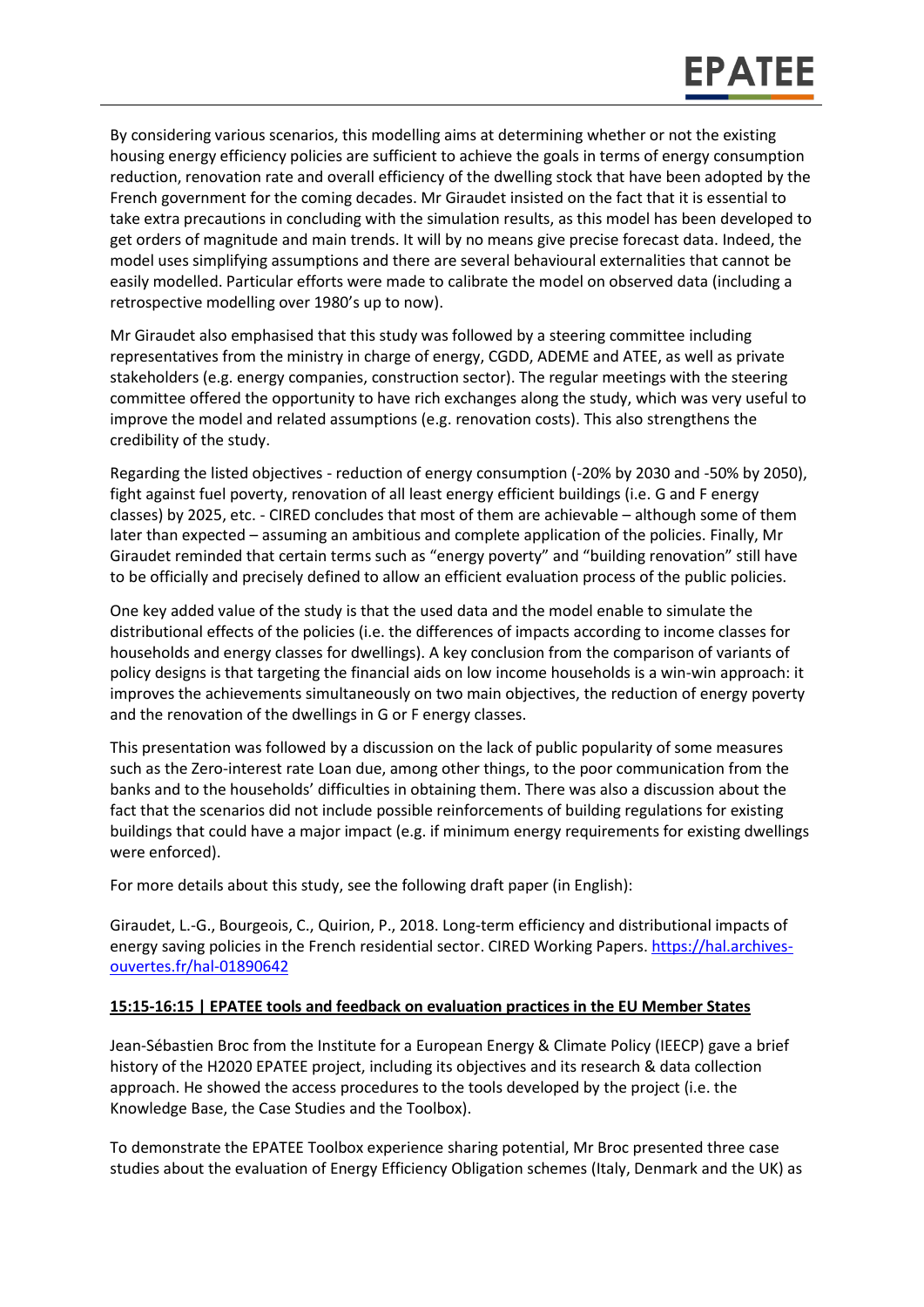well as two case studies about the evaluation of energy efficiency policies to alleviate fuel poverty in the UK and in the USA. These cases were selected due to their relevance for the French context (similar types of policies, or similar issues tackled). He then briefly introduced one of the French case studies, about the evaluation of the "Investments for the future" policy launched in 2010 to encourage green development and job creation. This case is interesting for experience sharing at European level, because this evaluation had to follow guidelines defined by the European Commission due to the European regulation on State aids.

After presenting those different cases, Mr Broc concluded on analysing the different lessons that can be learnt from existing evaluation processes:

- The cost of evaluation is low compared to the overall policy budget.
- An evaluation gets more useful and efficient if it is upstream and long-term thought.
- It is key to distinguish the evaluation of the actions' impacts (gross results, final client's point of view) and the evaluation of the policies' impacts (net or additional results, state or society's point of view).
- Need to prioritize the evaluation objectives to select the relevant evaluation methods.
- Collecting data about energy consumption is not sufficient, complementary data and qualitative analyses are essential to understand the how and why of the impacts.

The following question-and-answer discussion focused on the influence of the ownership of housing in the implementation of White Certificate schemes and on the origin of the funding dedicated to evaluation in France. There was also a discussion about the debates that occurred in the US about the evaluation of the Weatherization Assistance Program. It was mentioned that the references and a summary about this debate is included in the corresponding EPATEE case study: [https://epatee.eu/system/tdf/epatee\\_case\\_study\\_us\\_weatherization\\_assistance\\_program\\_ok\\_0.pdf](https://epatee.eu/system/tdf/epatee_case_study_us_weatherization_assistance_program_ok_0.pdf?file=1&type=node&id=85) [?file=1&type=node&id=85](https://epatee.eu/system/tdf/epatee_case_study_us_weatherization_assistance_program_ok_0.pdf?file=1&type=node&id=85)

#### **16:15-16:35 | On-going evaluation of the French White Certificates scheme**

Grégory Chédin from the Climate Service of the French Environment & Energy Management Agency (ADEME) presented the on-going evaluation of the White Certificate scheme. This one-year evaluation, led by ADEME and conducted by a consortium of several consulting firms, aims at establishing a general overview of the outcomes of this policy and at providing operational recommendations for the next scheme period.

Mr Chédin presented the evaluation methodology. The core element of the methodology is a large survey of the policy beneficiaries via a mailing and an online questionnaire - 6 different questionnaires have been sent depending on the sector (housing, public tertiary, private tertiary, industry, landlords & co-owners associations) – and via 500 site visits.

The results of the study are expected in November 2019 and should lead to recommendations to improve and update the current White Certificate scheme. Until then, Mr Chédin gave an insight about the first stage of the evaluation process that has been conducted. This process highlighted some difficulties to get accurate data and sufficient answer rates for some of the surveyed sectors. The evaluation budget is significant (450.000  $\epsilon$ ), but still not enough to investigate all the aspects of the scheme. The definition of the evaluation scope was therefore key. ADEME had to elaborate a preliminary screening of the data available and evaluation challenges, in particular regarding the selection of the types of actions and sectors to be investigated more in details with the site visits.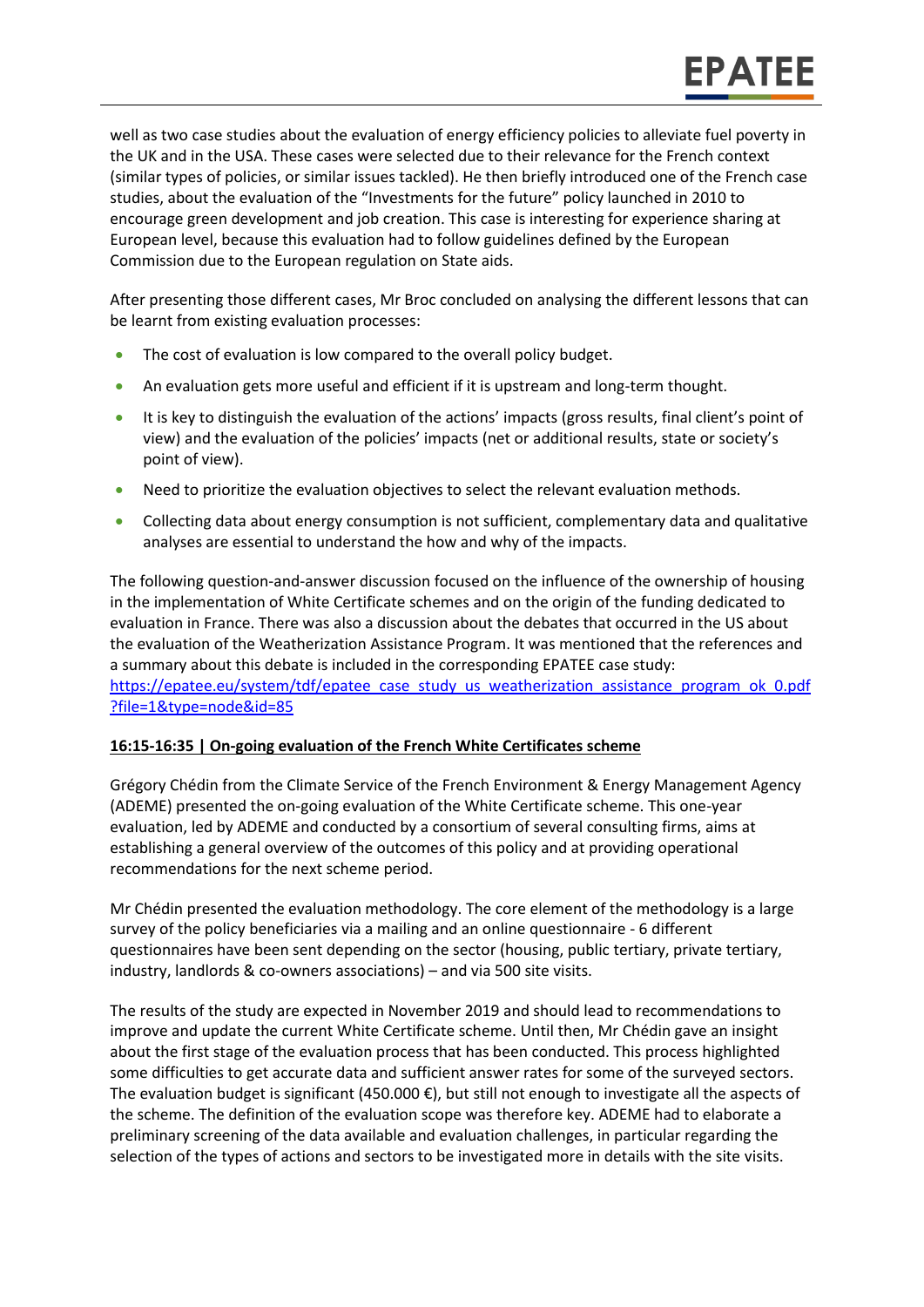Another challenge, commonly encountered when doing evaluation, is to find the right timing: it takes time before the impacts of actions can be observed, but findings from the evaluation are needed early enough so that they can be taken into account in the consultation process for the next period of the scheme.

Then, the selection process of the surveyed sample has been discussed with the audience, the chosen sample being representative of the White Certificate schemes' distribution in terms of "lifetime-cumulated and discounted kWh" (cf. accounting unit "kWh cumac" for the white certificates in the scheme). Other discussed issues were the difference between evaluation (know the impacts) and controls (fight frauds and non-compliance), how the last period (more recent years) can be looked at, the fact that some sectors are more responsive and open to provide data than others, and the integration of a focus on energy poverty in this study, which has already been planned.

#### **16:35-16:55 | ODYSSEE-MURE: monitoring the energy insecurity and sobriety in Europe**

Didier Bosseboeuf, International Expert on Energy Management at the French Environment & Energy Management Agency (ADEME), presented the outcomes of the ODYSSEE-MURE H2020 project [\(http://www.odyssee-mure.eu/\)](http://www.odyssee-mure.eu/). This project is co-ordinated by ADEME with the technical support of Enerdata (France), Fraunhofer (Germany), ISINNOVA (Italy) and ECN (Netherlands). It relies on two databases:

- ODYSSEE: contains detailed energy efficiency and  $CO<sub>2</sub>$  indicators with data on energy consumption, their drivers (activity indicators) and their related  $CO<sub>2</sub>$  emissions
- MURE: contains a description of main energy efficiency measures implemented at EU or national level, with their impact evaluation whenever available.

The general objective of the project is to provide a comprehensive monitoring of energy consumption and efficiency trends as well as an evaluation of energy efficiency policy measures by sector in the EU member states.

Mr Bosseboeuf gave the example of the Austrian transport sector to illustrate how the ODYSSEE-MURE databases can be a key decision-making tool for public authorities by providing them with an easy access to all the measures implemented by sector and by specific area (MURE database) and to reliable and updated information regarding energy efficiency indicators trends (ODYSSEE database).

Mr Bosseboeuf concluded by introducing the new outcoming challenges for the ODYSSEE-MURE project that now gathers 33 partners across the entire European continent. Among other things, the database shall soon integrate new topical issues such as energy efficiency first fuel, fuel poverty, sufficiency, etc.

#### **16:55-17:25 | First works on the endogenization of the French White Certificate scheme price**

Louis-Gaëtan Giraudet, researcher at the International Research Centre for the Environment & Development (CIRED), presented the method and first outcomes of the on-going works of CIRED regarding the endogenization of the French White Certificate price. The study models the White Certificates market for the residential sector and the exploitability of its potential sources and considers several scenarios (with or without additional tax, integrating other policies, maximal price, etc.)